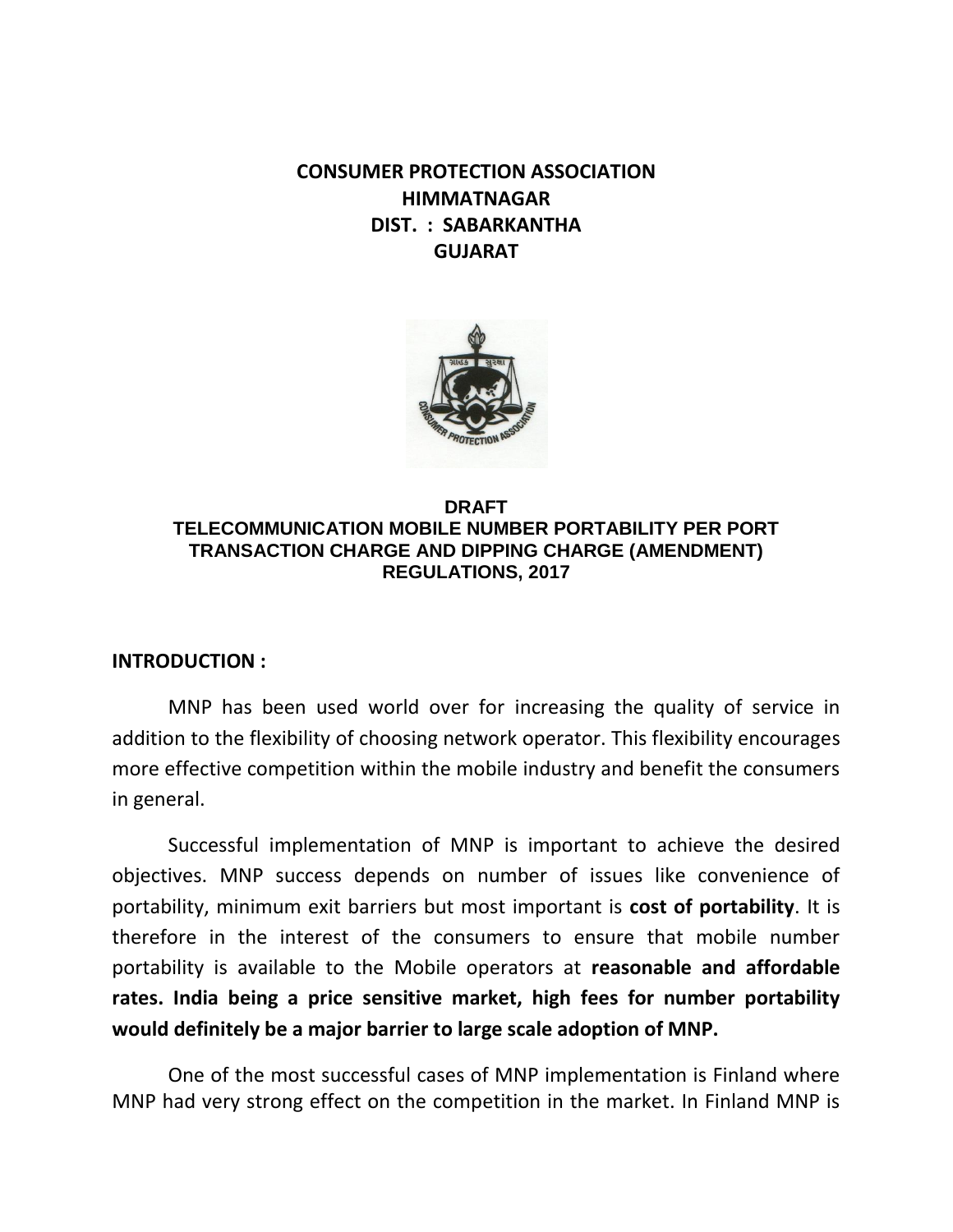more accepted because of simple porting process, no exit barriers, high customer awareness and zero cost implication of MNP on consumers.

## **We strongly recommend the proposal of reducing the Mobile Number Portable ( MNP ) charge from Rs. 19 to 4 Rupees, As :**

- 1. The scope of MNP is extended across the country so, the number of request also increased exponentially.
- 2. The upsurge in volume of porting requests in past two years, it is well in time decision to reduce the ceiling rates.
- 3. The number of porting requests jumped from 6.4 million during 2010 11 to 63.6 million ( about 4.89% ) during  $2016 - 17$ .
- 4. The current per port transaction charge had been determined based on estimated financial data submitted by the MNPSPs so many years ago. Basically computed fees dividing by the total cost to the MNPSPs, by the estimated number of porting subscriber shows significant decline in the cost down.
- 5. Ceiling of Rs. 19 is quite high as compared to cost and volumes of transaction involved.
- 6. DoT mandated MNP service licensees to follow the Regulations/orders made or directions issued by TRAI under TRAI Act, 1997 or any instructions issued by the DoT from time to time.
- 7. In many countries, operators do not charge for MNP which is one of the main reason for large scale adoption of porting in such countries. Therefore there is strong correlation between porting charges and number of porting.
- 8. Low or nil MNP charge encourages operators to absorb MNP cost or pass on bare minimum amount of charges to the customers. Low or no MNP cost on subscribers would shatter major barrier for migration and encourage a healthy competition in the market.